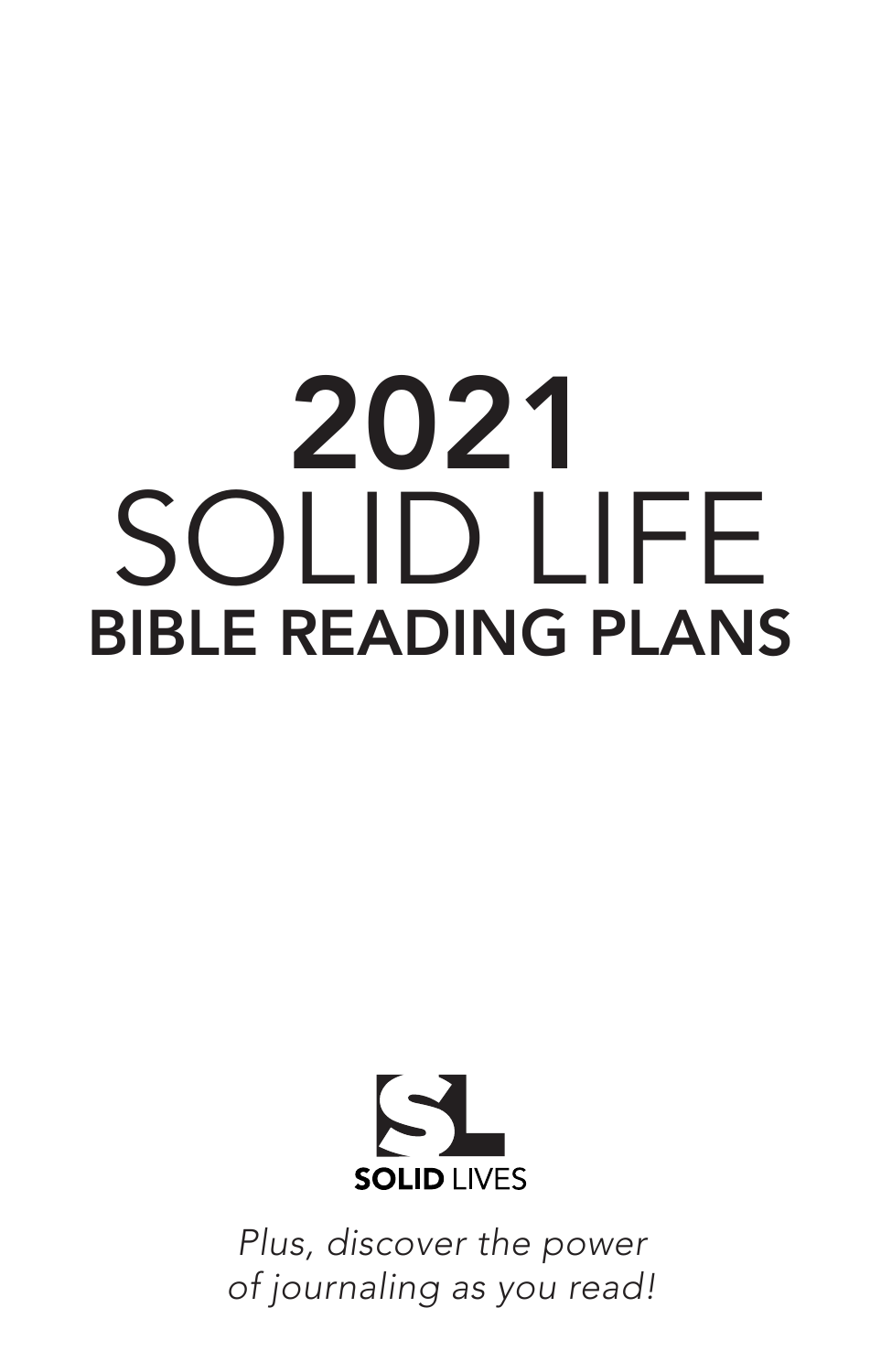### GETTING STARTED DISCOVER YOUR BIBLE

Dear Bible Reader,

The Solid Life Reading Plans were developed to help you get the most from your Bible reading. The design and integration of three Bible Reading Plans include many benefits, especially for those who choose the Solid Life Plan, or the One–Two Plan. Here's why it's so effective:

### FELLOWSHIP OF READING TOGETHER

There are three different Reading Plans to choose from, and all three read the exact same New Testament (NT) chapter each day. No matter which plan people choose, everyone in the group or church will read the same NT chapter each day—all year long.

#### **Chronology**

The reading sequence of the Old Testament (OT) is intentionally placed in near chronological order to help you better understand the history of God's relationship with mankind and the contexts of OT events. The NT plan begins with Luke and Acts, which chronologically cover the first (roughly) 60 years of NT history, including the whole life of Jesus, and about 30 years of the early church.

- Job-To help you understand the book of Job, you will read in its widely–believed chronological context, which was before the Abrahamic Covenant (Gen. 12). Understanding that Job did not have a covenant with God will help you avoid the common misperception that God sovereignly overruled His own covenant or promises in His treatment of Job; and that He may do the same with us. And now—through Jesus—we have an even "better covenant established on better promises" (Heb. 8:6). So we should be confident in God's word, because "God, who cannot lie, promised…" (Tit. 1:2).
- Psalms-Psalms related to OT events are read on the same day

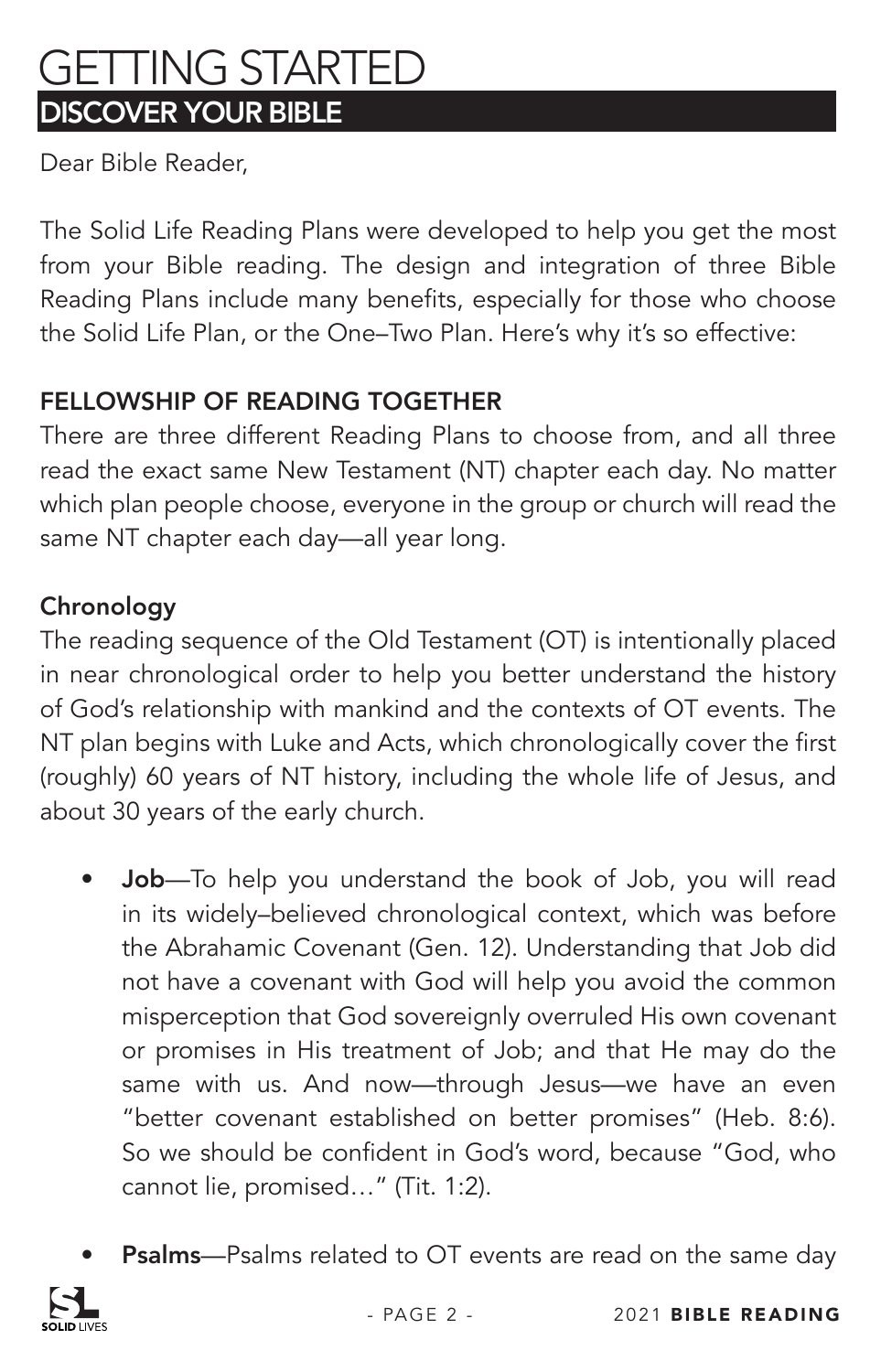### GETTING STARTED DISCOVER YOUR BIBLE

as their corresponding events.

- Ecclesiastes—The downfall of Solomon is read before Ecclesiastes to help you understand his change of heart and attitude in this book.
- Prophets—You will read the prophetic books along with their contemporary historical books, such as the Kings, the Chronicles, Ezra and Nehemiah, to give you the context for the prophecies.

Critical New Testament Books—We scheduled time to read critical NT books such as John, Romans and Ephesians a second time.

Redemption from the Curse of the Law—Galatians 3 is read the same day as Deuteronomy 28 to increase the reader's understanding of exactly what Jesus redeemed us from and what blessing(s) we receive through Him.

Though they are not all listed, you can clearly see that there are many benefits to using the Solid Life Bible Reading Plans.

May you hear God's voice as you read,

Jerry Dirmann President, Solid Lives Creator of Solid Life Reading Plans

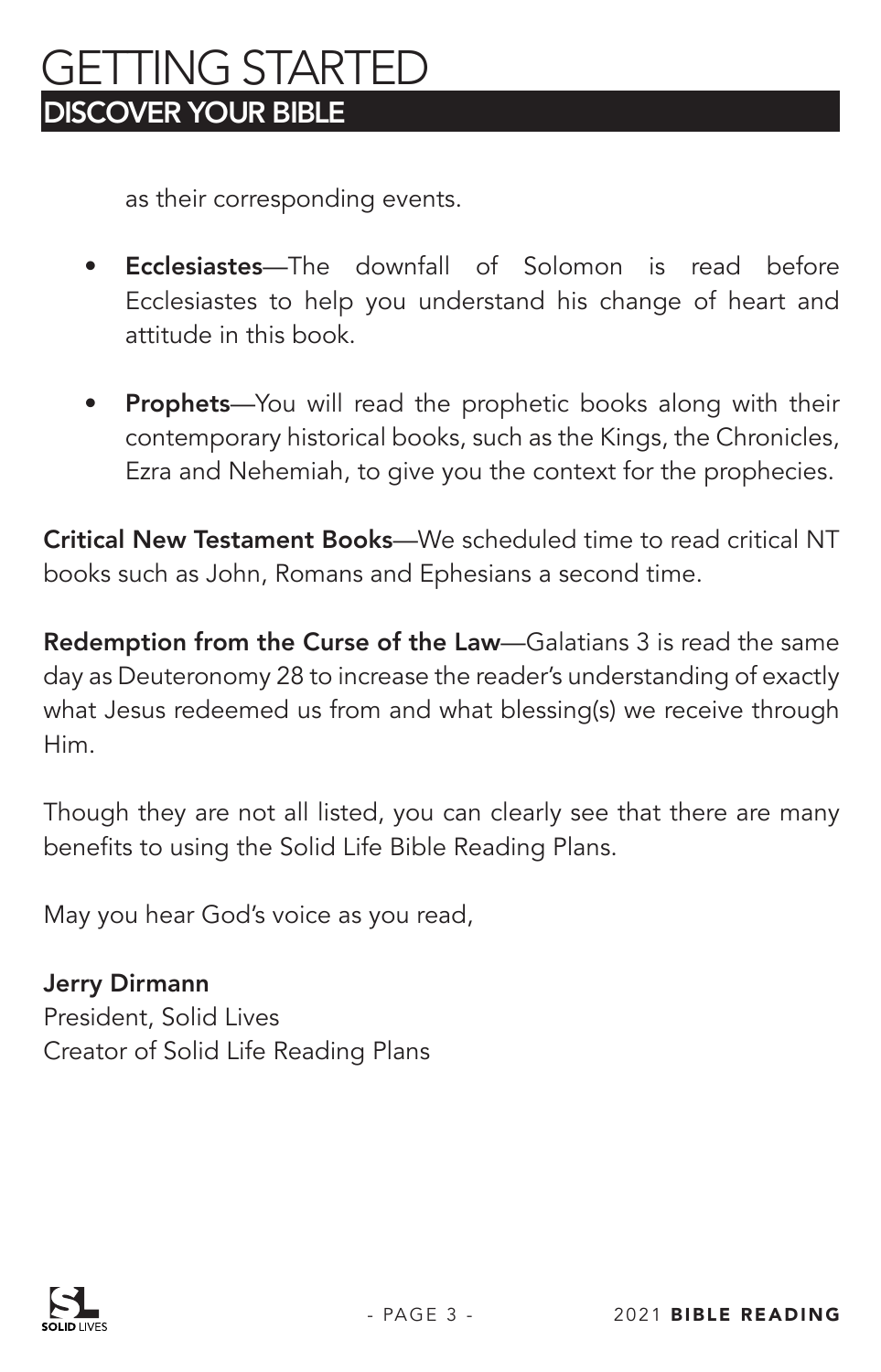### SECTION 1 CHOOSING A READING PLAN

Choose from any of the three Solid Life Reading Plans. If you're reading with your church or a friend, note that all of these plans will read the same New Testament chapter each day:

- 1. The New Testament Plan will take you through 1 chapter (or 2 small chapters) per day. This plan is perfect for beginners or extra busy people. Not only will you complete the entire New Testament (NT) in a year, but because the NT only contains 260 chapters, you will have the opportunity to read a few important books twice.
- 2. The Solid Life Plan averages 3 chapters per day. On this plan, you will read through the whole Bible in a year. It includes the same New Testament chapters as the New Testament Plan, and adds the reading of the Old Testament. Reading both the Old and New Testaments together will give you a much deeper understanding of God's love and plan of salvation.
- 3. The One-Two Plan averages 4 chapters per day. You will complete the Solid Life Reading Plan, as well as some additional New Testament chapters, allowing you to read through the whole Bible in a year, and the New Testament twice.



*Note: The Solid Life includes the reading from column one and column two and the One–Two Plan reads all three columns.*

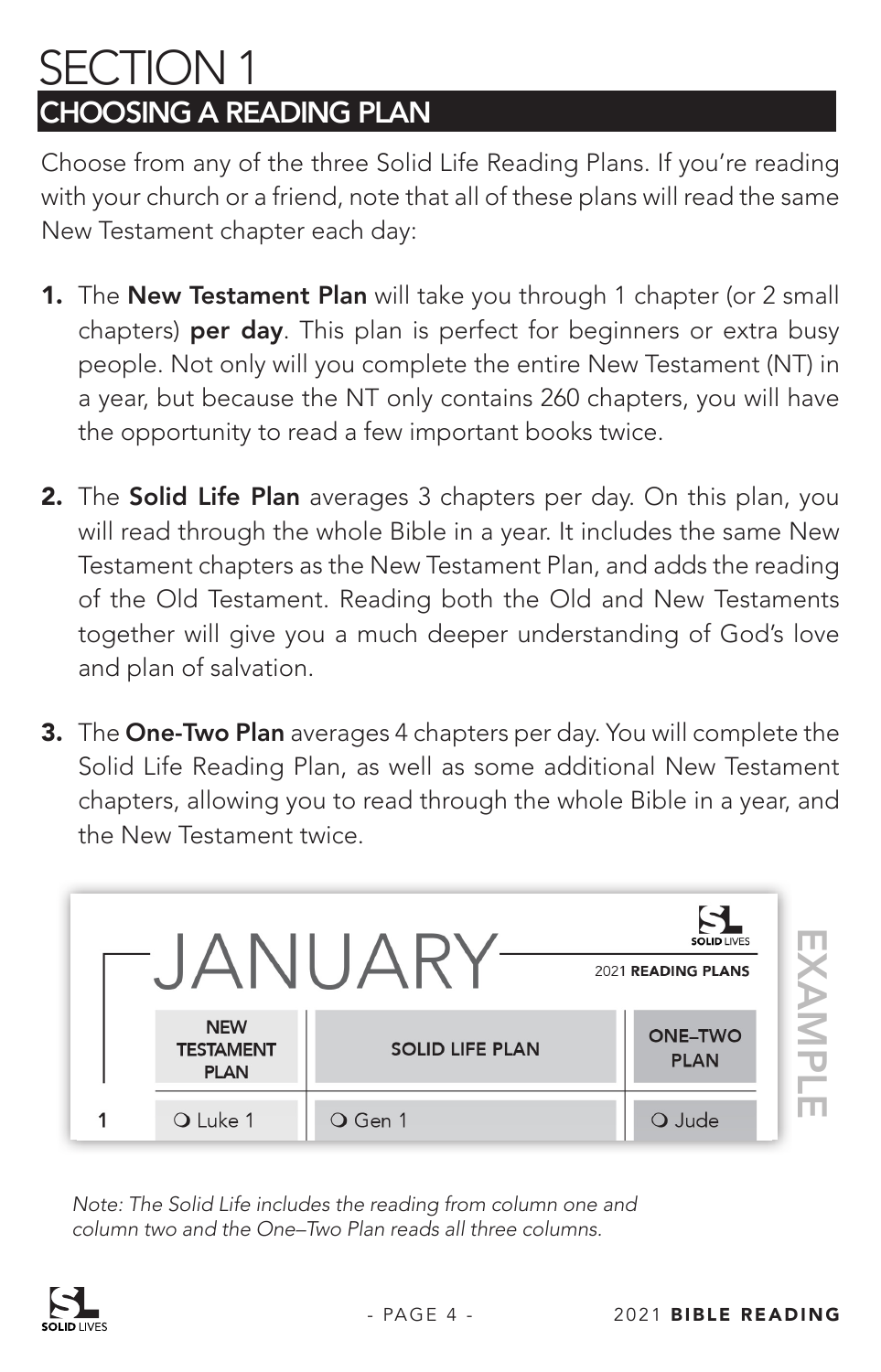

|                |                                               |                         | LT J<br><b>SOLID LIVES</b>    |  |
|----------------|-----------------------------------------------|-------------------------|-------------------------------|--|
|                |                                               | JANUARY-                | 2021 READING PLANS            |  |
|                | <b>NEW</b><br><b>TESTAMENT</b><br><b>PLAN</b> | <b>SOLID LIFE PLAN</b>  | <b>ONE-TWO</b><br><b>PLAN</b> |  |
| 1              | O Luke 1                                      | O Gen 1                 | O Jude                        |  |
| $\overline{2}$ | O Luke 2                                      | <b>O</b> Gen 2-3        | O Rev 1                       |  |
| 3              | O Luke 3                                      | <b>O</b> Gen 4–5        | O Rev 2                       |  |
| 4              | O Luke 4                                      | <b>O</b> Gen 6-8        |                               |  |
| 5              | O Luke 5                                      | O Gen 9-10              | O Rev 3                       |  |
| 6              | O Luke 6                                      | $Q$ Job 1-2             | O Rev 4                       |  |
| 7              | O Luke 7                                      | $Q$ Job 3-4             | O Rev 5                       |  |
| 8              | O Luke 8                                      | $\overline{O}$ Job 5–6  |                               |  |
| 9              | O Luke 9                                      | $Q$ Job 7-8             |                               |  |
| 10             | O Luke 10                                     | $\overline{O}$ Job 9-10 | O Rev 6                       |  |
| 11             | O Luke 11                                     | O Job 11-12             | O Rev 7                       |  |
| 12             | O Luke 12                                     | O Job 13-14             |                               |  |
| 13             | O Luke 13                                     | O Job 15-16             | O Rev 8                       |  |
| 14             | O Luke 14                                     | O Job 17-19             | O Rev 9                       |  |
| 15             | O Luke 15                                     | O Job 20-21             | $\overline{O}$ Rev 10         |  |
| 16             | O Luke 16                                     | O Job 22-23             | O Rev 11                      |  |
| 17             | O Luke 17                                     | O Job 24-26             | O Rev 12                      |  |
| 18             | O Luke 18                                     | O Job 27-28             | O Rev 13                      |  |
| 19             | O Luke 19                                     | ○ Job 29 ○ Ps 121       | O Rev 14                      |  |
| 20             | O Luke 20                                     | O Job 30-31             | O Rev 15                      |  |
| 21             | O Luke 21                                     | O Job 32-33             | O Rev 16                      |  |
| 22             | O Luke 22                                     | $Q$ Job 34              |                               |  |
| 23             | O Luke 23                                     | O Job 35 O Ps 6         | $\overline{O}$ Rev 17         |  |
| 24             | O Luke 24                                     | $Q$ Job 36              | O Rev 18                      |  |
| 25             | O Acts 1                                      | O Job 37-38             | O Rev 19                      |  |
| 26             | O Acts 2                                      | O Job 39-40             |                               |  |
| 27             | O Acts 3                                      | ○ Job 41–42 ○ Gen 11    | $\bigcirc$ Rev 20             |  |
| 28             | O Acts 4                                      | <b>O</b> Gen 12–14      | O Rev 21                      |  |
| 29             | O Acts 5                                      | O Gen 15-17             | $\overline{O}$ Rev 22         |  |
| 30             | O Acts 6                                      | ○ Gen 18-19 ○ Ps 61     | O Matt 1                      |  |
| 31             | O Acts 7                                      | O Gen 20-21             | O Matt 2                      |  |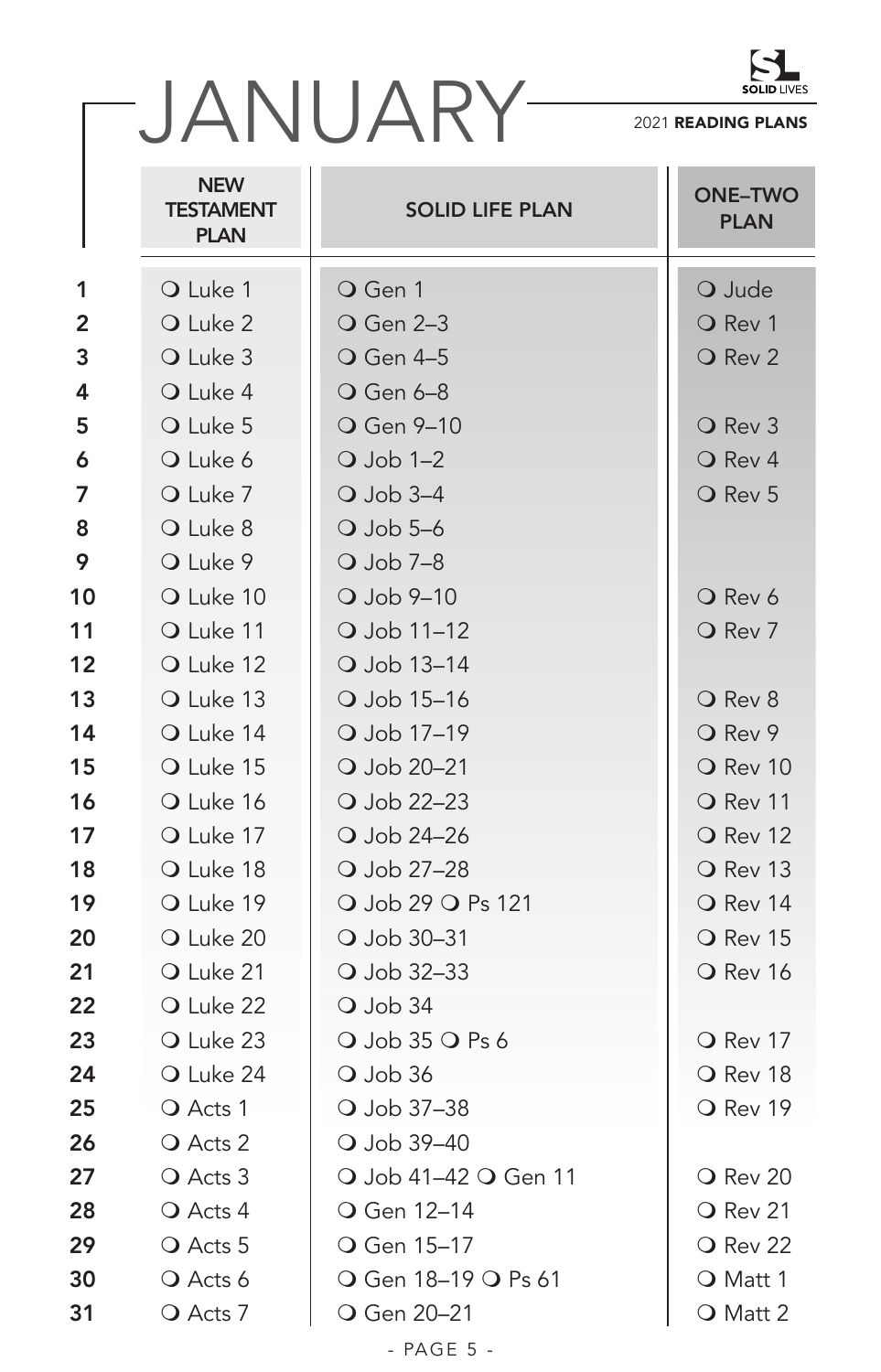

|    | FEBRUARY-                                     |                                | <b>SOLID LIVES</b><br>2021 READING PLANS |  |
|----|-----------------------------------------------|--------------------------------|------------------------------------------|--|
|    | <b>NEW</b><br><b>TESTAMENT</b><br><b>PLAN</b> | <b>SOLID LIFE PLAN</b>         | <b>ONE-TWO</b><br><b>PLAN</b>            |  |
| 1  | O Acts 8                                      | <b>O</b> Gen 22-23             | O Matt 3                                 |  |
| 2  | O Acts 9                                      | $\overline{O}$ Gen 24          | O Matt 4                                 |  |
| 3  | O Acts 10                                     | <b>O</b> Gen 25-26             |                                          |  |
| 4  | O Acts 11                                     | <b>O</b> Gen 27-28             | $\overline{O}$ Matt 5                    |  |
| 5  | O Acts 12                                     | <b>O</b> Gen 29-30             | Q Matt 6                                 |  |
| 6  | O Acts 13                                     | $\overline{\mathrm{O}}$ Gen 31 | O Matt 7                                 |  |
| 7  | O Acts 14                                     | O Gen 32-33                    | O Matt 8                                 |  |
| 8  | O Acts 15                                     | <b>O</b> Gen 34-35             | O Matt 9                                 |  |
| 9  | O Acts 16                                     | O Gen 36                       | $\bigcirc$ Matt 10                       |  |
| 10 | O Acts 17                                     | O Gen 37-38                    | O Matt 11                                |  |
| 11 | O Acts 18                                     | O Gen 39–40                    | O Matt 12                                |  |
| 12 | O Acts 19                                     | O Gen 41                       | O Matt 13                                |  |
| 13 | O Acts 20                                     | <b>O</b> Gen 42–43             |                                          |  |
| 14 | O Acts 21                                     | <b>O</b> Gen 44–45             | $\bigcirc$ Matt 14                       |  |
| 15 | O Acts 22                                     | O Gen 46-47                    | O Matt 15                                |  |
| 16 | O Acts 23                                     | O Gen 48-49                    | O Matt 16                                |  |
| 17 | O Acts 24                                     | ○ Gen 50 ○ Ex 1 ○ Ps 140       | O Matt 17                                |  |
| 18 | O Acts 25                                     | $\overline{O}$ Ex 2–3          | O Matt 18                                |  |
| 19 | O Acts 26                                     | $\overline{\mathrm{O}}$ Ex 4–5 | O Matt 19                                |  |
| 20 | O Acts 27                                     | $Q$ Ex 6-7                     | $\overline{O}$ Matt 20                   |  |
| 21 | O Acts 28                                     | $\overline{O}$ Ex 8–9          | $\bigcirc$ Matt 21                       |  |
| 22 | O Rom 1                                       | $Q$ Ex 10–11 $Q$ Ps 31         | $\bigcirc$ Matt 22                       |  |
| 23 | O Rom 2                                       | $Q$ Ex 12–13                   |                                          |  |
| 24 | O Rom 3                                       | O Ex 14–15                     | O Matt 23                                |  |
| 25 | O Rom 4                                       | $Q$ Ex 16-17 $Q$ Ps 24         | $\bigcirc$ Matt 24                       |  |
| 26 | O Rom 5                                       | $Q$ Ex 18–19 $Q$ Ps 19         | $\bigcirc$ Matt 25                       |  |
| 27 | O Rom 6                                       | ○ Ex 20 ○ Ps 119:1-48          | O Matt 26                                |  |
| 28 | O Rom 7                                       | ○ Ex 21 ○ Ps 119:49-96         |                                          |  |
|    |                                               |                                |                                          |  |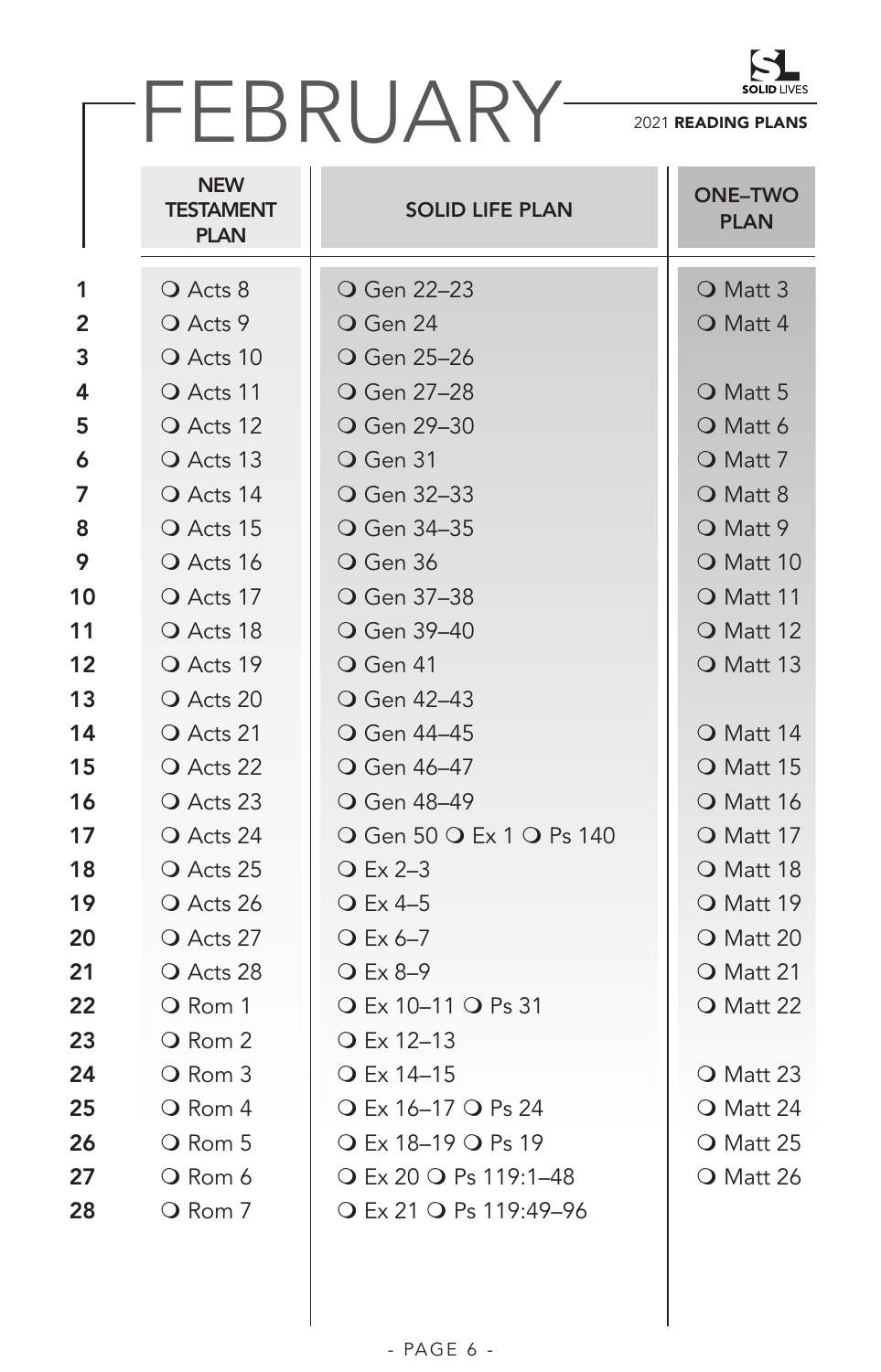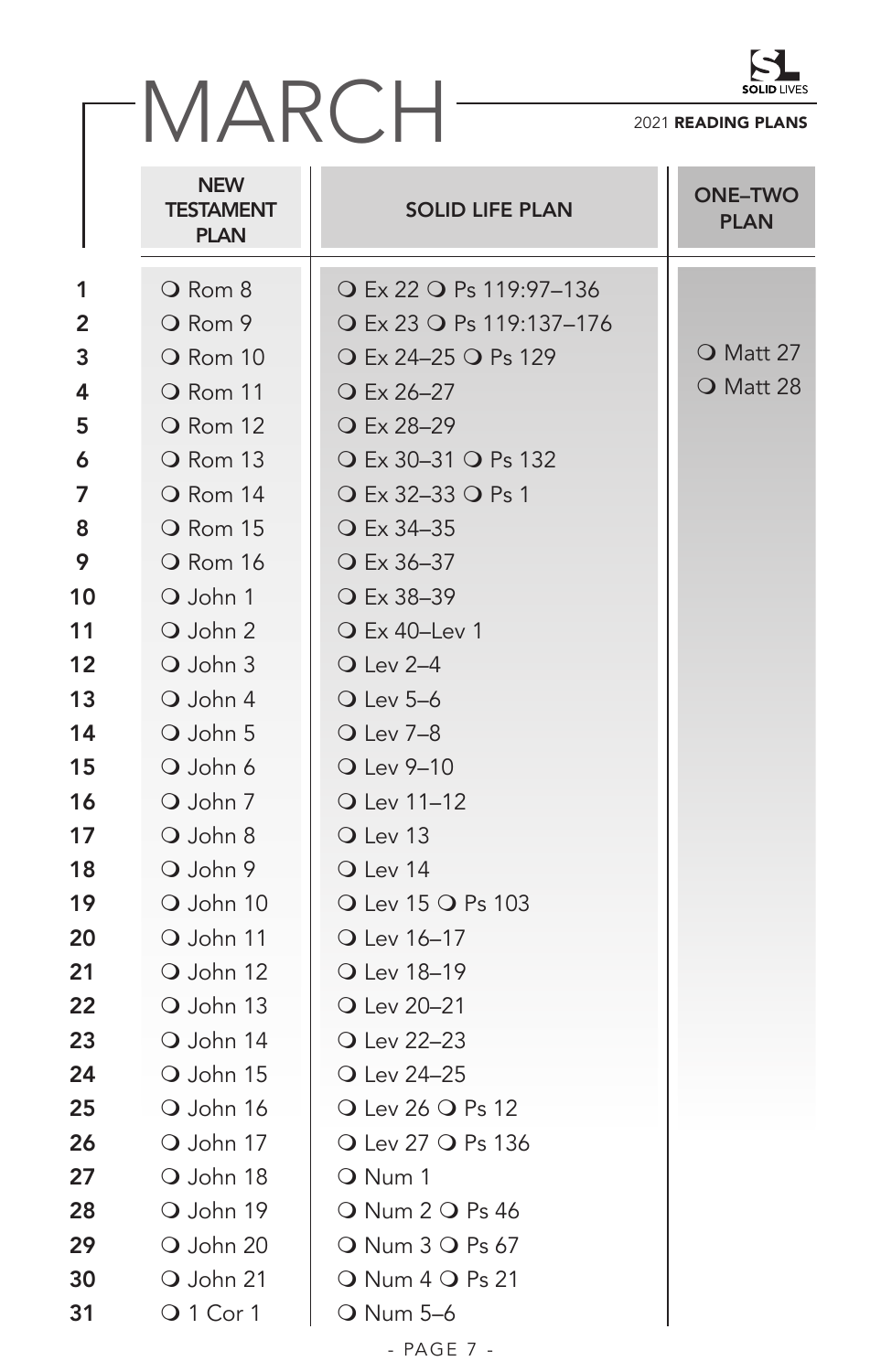|                | APRIL-                                        |                                              | 2021 READING PLANS            |
|----------------|-----------------------------------------------|----------------------------------------------|-------------------------------|
|                | <b>NEW</b><br><b>TESTAMENT</b><br><b>PLAN</b> | <b>SOLID LIFE PLAN</b>                       | <b>ONE-TWO</b><br><b>PLAN</b> |
| 1              | Q 1 Cor 2                                     | O Num 7                                      |                               |
| $\overline{2}$ | Q 1 Cor 3                                     | O Num 8-10                                   |                               |
| 3              | Q 1 Cor 4                                     | O Num 11-12 O Ps 148                         | O Mark 1                      |
| 4              | Q 1 Cor 5                                     | O Num 13-14 O Ps 81                          |                               |
| 5              | Q 1 Cor 6                                     | O Num 15 O Ps 90                             | <b>O</b> Mark 2               |
| 6              | Q 1 Cor 7                                     | <b>O</b> Num 16                              |                               |
| 7              | Q 1 Cor 8                                     | O Num 17-18 O Ps 73                          | O Mark 3                      |
| 8              | Q 1 Cor 9                                     | O Num 19-20 O Ps 47                          | O Mark 4                      |
| 9              | Q 1 Cor 10                                    | O Num 21 O Ps 49                             |                               |
| 10             | Q 1 Cor 11                                    | <b>O</b> Num 22 <b>O</b> Ps 84               | O Mark 5                      |
| 11             | Q 1 Cor 12                                    | O Num 23-24                                  | O Mark 6                      |
| 12             | <b>Q</b> 1 Cor 13                             | O Num 25-26                                  |                               |
| 13             | Q 1 Cor 14                                    | O Num 27-28                                  |                               |
| 14             | <b>Q</b> 1 Cor 15                             | <b>O</b> Num 29                              |                               |
| 15             | Q 1 Cor 16                                    | O Num 30-31                                  |                               |
| 16             | Q 2 Cor 1                                     | O Num 32 O Ps 74                             |                               |
| 17             | $Q$ 2 Cor 2                                   | O Num 33 O Ps 65                             | O Mark 7                      |
| 18             | Q 2 Cor 3                                     | O Num 34-36                                  |                               |
| 19             | $Q$ 2 Cor 4                                   | $\overline{O}$ Deut 1-2                      |                               |
| 20             | Q 2 Cor 5                                     | $\overline{O}$ Deut 3–4                      |                               |
| 21             | $Q$ 2 Cor 6                                   | $\overline{O}$ Deut 5–6 $\overline{O}$ Ps 64 | O Mark 8                      |
| 22             | Q 2 Cor 7                                     | ○ Deut 7-8 ○ Ps 139                          | O Mark 9                      |
| 23             | Q 2 Cor 8                                     | ○ Deut 9-10 ○ Ps 143                         | O Mark 10                     |
| 24             | Q 2 Cor 9                                     | <b>O</b> Deut 11-13                          |                               |
| 25             | Q 2 Cor 10                                    | ○ Deut 14–15 ○ Ps 88                         |                               |
| 26             | Q 2 Cor 11                                    | ○ Deut 16-17 ○ Ps 2                          | O Mark 11                     |
| 27             | Q 2 Cor 12                                    | <b>O</b> Deut 18-20                          | O Mark 12                     |
| 28             | Q 2 Cor 13                                    | ○ Deut 21-22 ○ Ps 145                        |                               |
| 29             | O Gal 1                                       | ○ Deut 23-24 ○ Ps 91                         | O Mark 13                     |
| 30             | O Gal 2                                       | <b>O</b> Deut 25-27                          | O Mark 14                     |
|                |                                               |                                              |                               |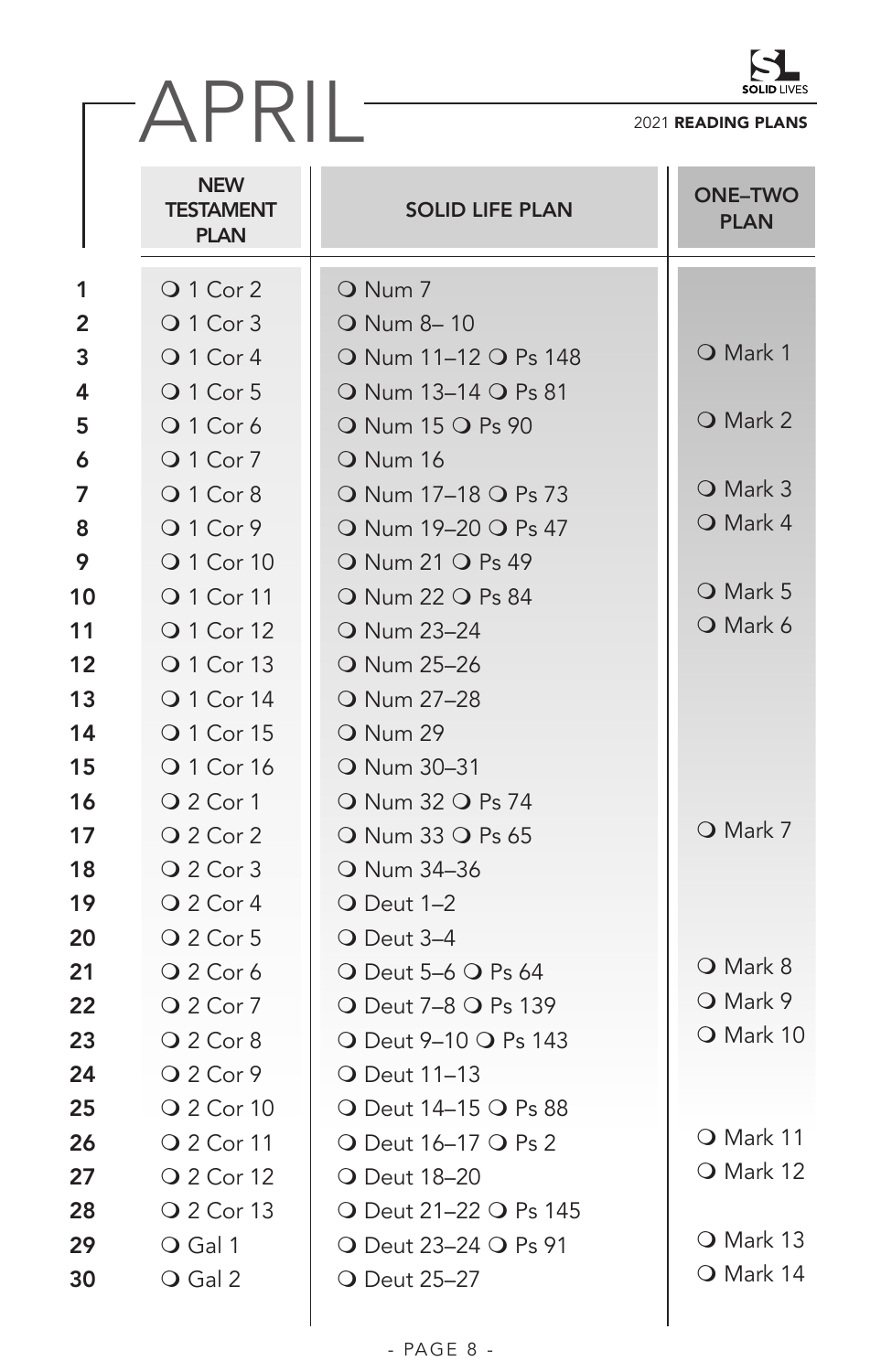

|    |                                        |                                        | <b>SOLID LIVES</b>            |
|----|----------------------------------------|----------------------------------------|-------------------------------|
|    |                                        |                                        | 2021 READING PLANS            |
|    | <b>NEW</b><br>TESTAMENT<br><b>PLAN</b> | <b>SOLID LIFE PLAN</b>                 | <b>ONE-TWO</b><br><b>PLAN</b> |
| 1  | $\bigcirc$ Gal 3                       | O Deut 28                              |                               |
| 2  | O Gal 4                                | ○ Deut 29-30 ○ Ps 15                   | O Mark 15                     |
| 3  | $\bigcirc$ Gal 5                       | <b>O</b> Deut 31-32                    |                               |
| 4  | O Gal 6                                | ○ Deut 33-34 ○ Ps 94                   |                               |
| 5  | O Eph 1                                | $Q$ Josh 1-3                           |                               |
| 6  | O Eph 2                                | O Josh 4-5 O Ps 71                     | O Mark 16                     |
| 7  | O Eph 3                                | $\overline{O}$ Josh 6-7                |                               |
| 8  | O Eph 4                                | $Q$ Josh 8-9                           |                               |
| 9  | O Eph 5                                | O Josh 10-11                           |                               |
| 10 | O Eph 6                                | O Josh 12-13                           |                               |
| 11 | O Phil 1                               | O Josh 14-15                           |                               |
| 12 | O Phil 2                               | O Josh 16-18                           |                               |
| 13 | O Phil 3                               | ○ Josh 19-20 ○ Ps 53                   |                               |
| 14 | O Phil 4                               | O Josh 21-22                           |                               |
| 15 | O Col 1                                | ○ Josh 23-24 ○ Ps 99                   |                               |
| 16 | O Col 2                                | O Judg 1-2 O Ps 133                    |                               |
| 17 | O Col 3                                | O Judg 3-4 O Ps 14                     |                               |
| 18 | O Col 4                                | $\bigcirc$ Judg 5-6                    |                               |
| 19 | $Q$ 1 Th 1-2                           | $\bigcirc$ Judg 7-8                    |                               |
| 20 | $Q$ 1 Th 3-4                           | $\bigcirc$ Judg 9-10                   |                               |
| 21 | Q 1 Th 5                               | O Judg 11-13                           |                               |
| 22 | $Q$ 2 Th 1-2                           | O Judg 14-17                           |                               |
| 23 | $Q$ 2 Th 3                             | O Judg 18-20                           |                               |
| 24 | O Matt 1                               | $\bigcirc$ Judg 21 $\bigcirc$ Ruth 1-2 |                               |
| 25 | O Matt 2                               | $\bigcirc$ Ruth 3–4 $\bigcirc$ Ps 68   |                               |
| 26 | O Matt 3                               | $Q$ 1 Sam 1-3                          |                               |
| 27 | O Matt 4                               | ○ 1 Sam 4-7                            |                               |
| 28 | O Matt 5                               | ○ 1 Sam 8-9                            |                               |
| 29 | O Matt 6                               | O 1 Sam 10-12                          |                               |
| 30 | O Matt 7                               | O 1 Sam 13-14                          |                               |
| 31 | O Matt 8                               | O 1 Sam 15-16                          |                               |
|    |                                        | - PAGE 9 -                             |                               |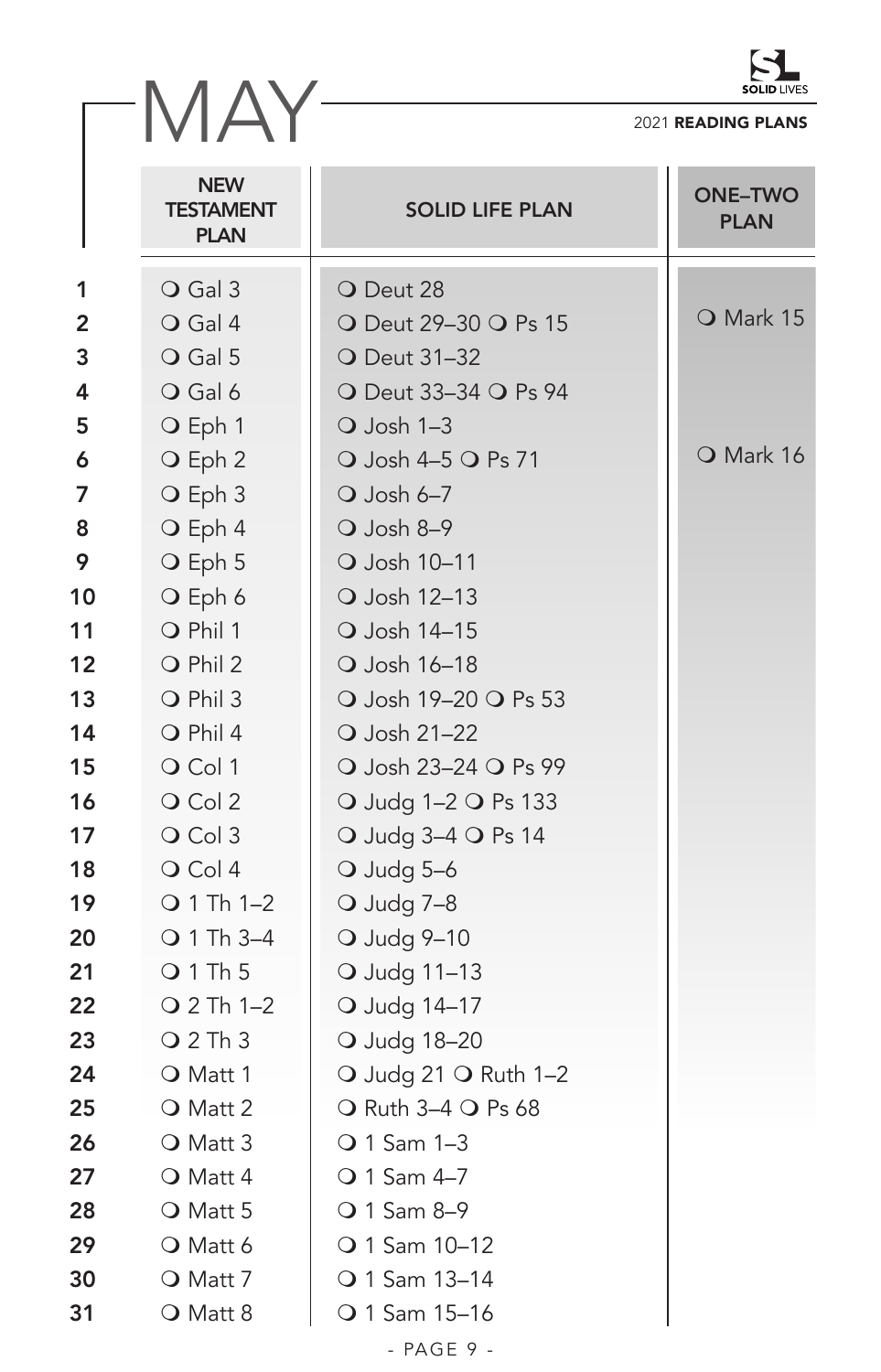

|                |                                        |                                                   | <b>SOLID LIVES</b>            |
|----------------|----------------------------------------|---------------------------------------------------|-------------------------------|
|                | JUNE                                   |                                                   | 2021 READING PLANS            |
|                | <b>NEW</b><br>TESTAMENT<br><b>PLAN</b> | <b>SOLID LIFE PLAN</b>                            | <b>ONE-TWO</b><br><b>PLAN</b> |
| 1              | O Matt 9                               | ○ 1 Sam 17 ○ Ps 144                               |                               |
| $\overline{2}$ | O Matt 10                              | ○ 1 Sam 18-19 ○ Ps 59                             |                               |
| 3              | O Matt 11                              | ○ 1 Sam 20 ○ Ps 83                                |                               |
| 4              | O Matt 12                              | ○ 1 Sam 21 ○ Ps 34, 56                            |                               |
| 5              | O Matt 13                              | $\bigcirc$ 1 Sam 22 $\bigcirc$ Ps 52, 57, 63, 142 |                               |
| 6              | O Matt 14                              | ○ 1 Sam 23-24 ○ Ps 54                             |                               |
| 7              | $\overline{O}$ Matt 15                 | <b>Q</b> 1 Chr 1                                  |                               |
| 8              | O Matt 16                              | ○ 1 Chr 2 ○ Ps 87                                 |                               |
| 9              | O Matt 17                              | ○ 1 Sam 25 ○ 1 Chr 3                              |                               |
| 10             | O Matt 18                              | ○ 1 Sam 26 ○ 1 Chr 4                              |                               |
| 11             | O Matt 19                              | ○ 1 Sam 27-28 ○ 1 Chr 5                           |                               |
| 12             | O Matt 20                              | Q 1 Chr 6                                         |                               |
| 13             | O Matt 21                              | ○ 1 Sam 29 ○ 1 Chr 7                              |                               |
| 14             | O Matt 22                              | ○ 1 Chr 8 ○ 1 Sam 30                              |                               |
| 15             | $\bigcirc$ Matt 23                     | ○ 1 Chr 9-10 ○ 1 Sam 31                           |                               |
| 16             | $\bigcirc$ Matt 24                     | ○ 2 Sam 1 ○ Ps 85                                 |                               |
| 17             | $\bigcirc$ Matt 25                     | ○ 2 Sam 2 ○ 1 Chr 11                              |                               |
| 18             | O Matt 26                              | $Q$ 2 Sam 3                                       |                               |
| 19             | $\bigcirc$ Matt 27                     | $Q$ 2 Sam 4 $Q$ Ps 22                             |                               |
| 20             | O Matt 28                              | ○ 1 Chr 12 ○ Ps 37                                |                               |
| 21             | $Q$ 1 Tim 1                            | $Q$ 2 Sam 5 $Q$ 1 Chr 13–14 $Q$ Ps 30             | O Luke 1                      |
| 22             | Q 1 Tim 2-3                            | $Q$ 2 Sam 6 $Q$ 1 Chr 15 $Q$ Ps 122               |                               |
| 23             | $Q$ 1 Tim 4                            | ○ 1 Chr 16 ○ Ps 105                               |                               |
| 24             | $Q$ 1 Tim 5                            | ○ 2 Sam 7 ○ 1 Chr 17 ○ Ps 23                      |                               |
| 25             | $Q$ 1 Tim 6                            | ○ 2 Sam 8-9 ○ 1 Chr 18 ○ Ps 60                    |                               |
| 26             | $Q$ 2 Tim 1                            | Q 2 Sam 10 Q 1 Chr 19-20 Q Ps 107                 |                               |
| 27             | $Q$ 2 Tim 2                            | ○ 2 Sam 11-12 ○ Ps 51                             |                               |
| 28             | $Q$ 2 Tim 3                            | ○ 2 Sam 13-14                                     | O Luke 2                      |
| 29             | $Q$ 2 Tim 4                            | ○ 2 Sam 15 ○ Ps 3 ○ Ps 89                         |                               |
| 30             | O Titus 1                              | ○ 2 Sam 16-18 ○ Ps 7, 41                          |                               |
|                |                                        |                                                   |                               |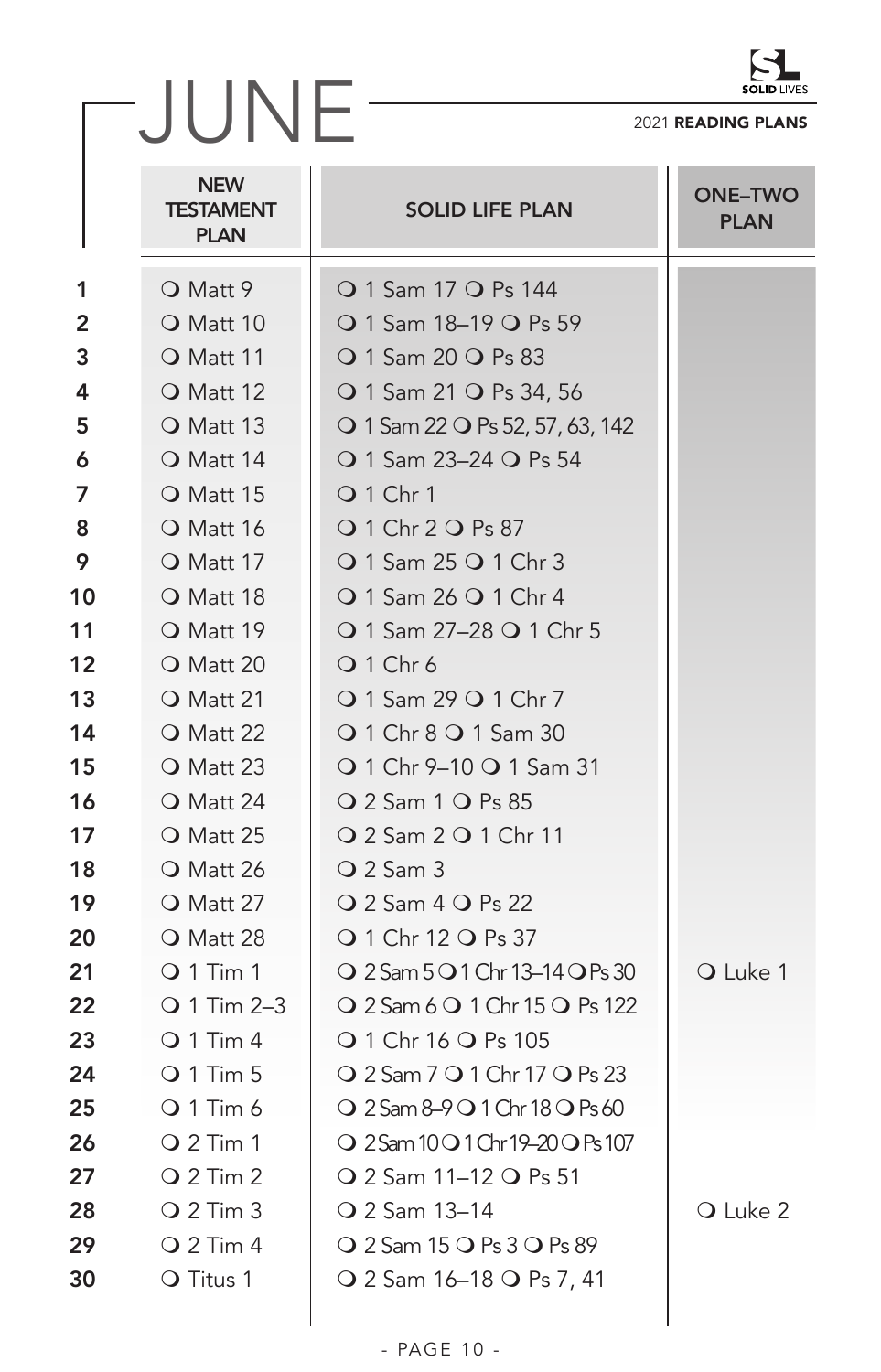| ILID I IVF<br>ç,<br>- |
|-----------------------|

| C J<br><b>SOLID LIVES</b> |                                               |                            |                               |  |
|---------------------------|-----------------------------------------------|----------------------------|-------------------------------|--|
| JULY                      |                                               |                            | 2021 READING PLANS            |  |
|                           | <b>NEW</b><br><b>TESTAMENT</b><br><b>PLAN</b> | <b>SOLID LIFE PLAN</b>     | <b>ONE-TWO</b><br><b>PLAN</b> |  |
| 1                         | O Titus 2                                     | Q 2 Sam 19-21              |                               |  |
| $\overline{2}$            | O Titus 3                                     | Q 2 Sam 22 Q Ps 18         |                               |  |
| 3                         | <b>O</b> Philemon                             | ○ 2 Sam 23-24 ○ 1 Chr 21   |                               |  |
| 4                         | O Heb 1                                       | <b>Q 1 Chr 22-24</b>       |                               |  |
| 5                         | O Heb 2                                       | Q 1 Chr 25-26 Q Ps 62      | O Luke 3                      |  |
| 6                         | O Heb 3                                       | Q 1 Kg 1 Q 1 Chr 27        |                               |  |
| 7                         | O Heb 4                                       | ○ 1 Kg 2 ○ 1 Chr 28-29     |                               |  |
| 8                         | O Heb 5                                       | O 1 Kg 3 O 2 Chr 1 O Ps 72 | O Luke 4                      |  |
| 9                         | O Heb 6                                       | Q 1 Kg 4 Q Ps 9            | O Luke 5                      |  |
| 10                        | O Heb 7                                       | ○ 1 Kg 5-6 ○ 2 Chr 2-3     |                               |  |
| 11                        | O Heb 8                                       | Q 1 Kg 7 Q 2 Chr 4         | O Luke 6                      |  |
| 12                        | O Heb 9                                       | ○ 1 Kg 8 ○ 2 Chr 5         |                               |  |
| 13                        | $\bigcirc$ Heb 10                             | Q 2 Chr 6-7 Q Ps 127       |                               |  |
| 14                        | O Heb 11                                      | $Q1$ Kg 9 $Q2$ Chr 8       | O Luke 7                      |  |
| 15                        | $\bigcirc$ Heb 12                             | Q 1 Kg 10 Q 2 Chr 9        |                               |  |
| 16                        | $\bigcirc$ Heb 13                             | O Prov 1-2 O Ps 128        | O Luke 8                      |  |
| 17                        | O James 1                                     | O Prov 3-4                 |                               |  |
| 18                        | O James 2                                     | $Q$ Prov 5-6               | O Luke 9                      |  |
| 19                        | O James 3                                     | ○ Prov 7-8 ○ Ps 123        | O Luke 10                     |  |
| 20                        | O James 4                                     | O Prov 9-11                |                               |  |
| 21                        | O James 5                                     | O Prov 12-13 O Ps 149      | O Luke 11                     |  |
| 22                        | O 1 Pet 1                                     | <b>O</b> Prov 14-15        |                               |  |
| 23                        | Q 1 Pet 2                                     | O Prov 16-17               | O Luke 12                     |  |
| 24                        | O 1 Pet 3                                     | ○ Prov 18-19 ○ Ps 16       | O Luke 13                     |  |
| 25                        | $Q 1$ Pet 4                                   | ○ Prov 20–21 ○ Ps 11       |                               |  |
| 26                        | O 1 Pet 5                                     | O Prov 22-23 O Ps 101      | O Luke 14                     |  |
| 27                        | $Q$ 2 Pet 1                                   | <b>O</b> Prov 24-25        | O Luke 15                     |  |
| 28                        | $Q$ 2 Pet 2                                   | ○ Prov 26-27 ○ Ps 98       |                               |  |
| 29                        | $Q$ 2 Pet 3                                   | ○ Prov 28-29 ○ Ps 48       |                               |  |
| 30                        | Q 1 John 1                                    | O Prov 30-31 O Ps 96       |                               |  |
| 31                        | Q 1 John 2                                    | $\overline{O}$ Song 1-4    |                               |  |
|                           |                                               | - PAGE 11 -                |                               |  |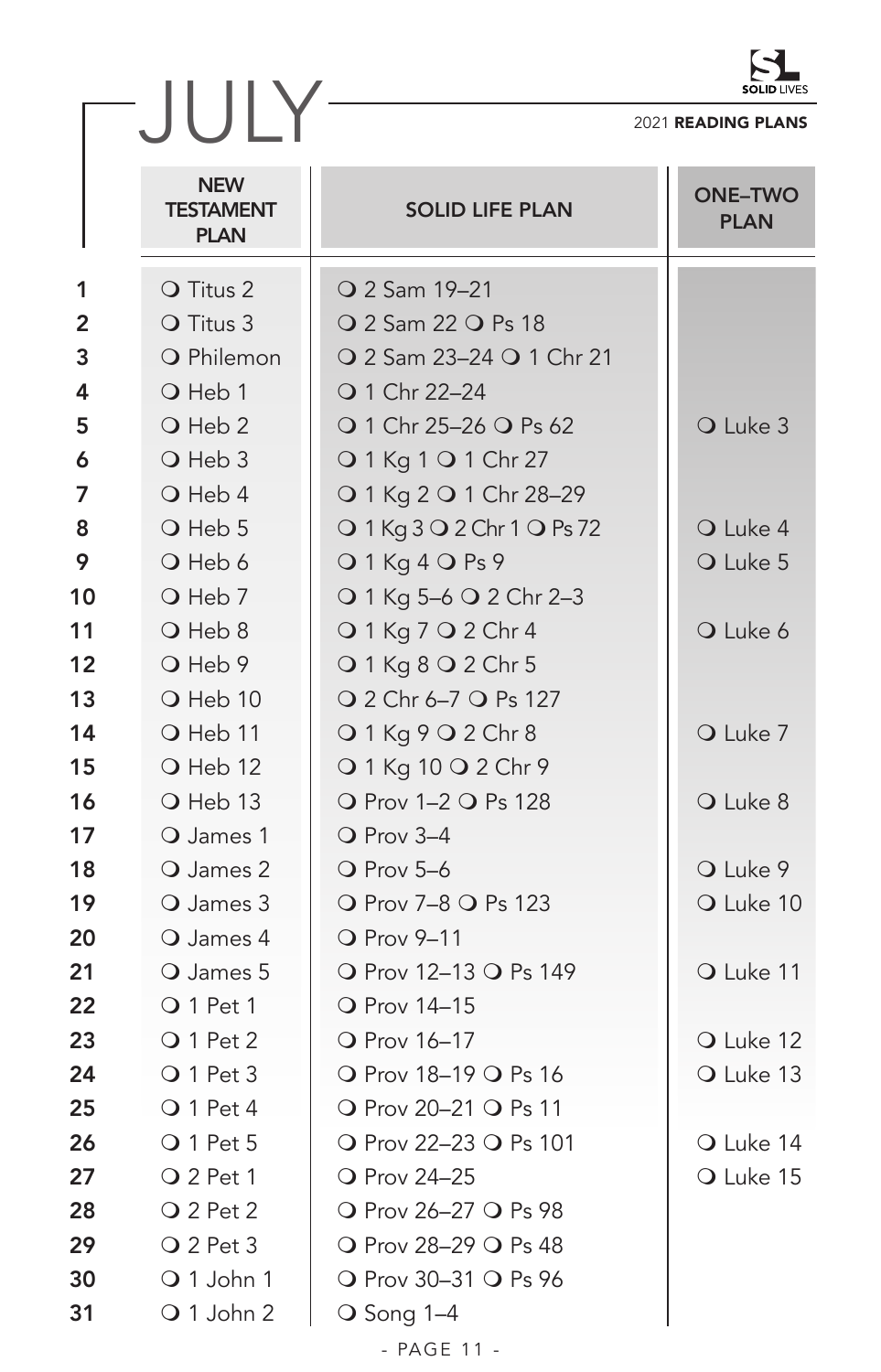

# AUGUST

|    | <b>NEW</b><br><b>TESTAMENT</b><br><b>PLAN</b> | <b>SOLID LIFE PLAN</b>         | <b>ONE-TWO</b><br><b>PLAN</b> |
|----|-----------------------------------------------|--------------------------------|-------------------------------|
| 1  | O 1 John 3                                    | ○ Song 5-8 ○ Ps 13             |                               |
| 2  | Q 1 John 4                                    | O 1 Kg 11 O Eccl 1             | O Luke 16                     |
| 3  | O 1 John 5                                    | <b>O</b> Eccl 2-4              | O Luke 17                     |
| 4  | $Q$ 2-3 John                                  | <b>O</b> Eccl 5-7              |                               |
| 5  | O Jude                                        | O Eccl 8-10 O Ps 150           | O Luke 18                     |
| 6  | O Rev 1                                       | ○ Eccl 11-12 ○ Ps 106          |                               |
| 7  | O Rev 2                                       | O 1 Kg 12 O 2 Chr 10 O Ps 125  | O Luke 19                     |
| 8  | O Rev 3                                       | O 1 Kg 13 O 2 Chr 11 O Ps 130  | O Luke 20                     |
| 9  | <b>O</b> Rev 4-5                              | ○ 1 Kg 14 ○ 2 Chr 12-13        |                               |
| 10 | O Rev 6                                       | O 1 Kg 15 O 2 Chr 14-16        |                               |
| 11 | O Rev 7                                       | O 1 Kg 16-17 O Ps 76           | O Luke 21                     |
| 12 | O Rev 8-9                                     | O 1 Kg 18-19                   |                               |
| 13 | O Rev 10-11                                   | O 1 Kg 20-21                   |                               |
| 14 | O Rev 12                                      | Q 1 Kg 22 Q 2 Chr 17           | O Luke 22                     |
| 15 | O Rev 13                                      | Q 2 Kg 1 Q 2 Chr 18-19 Q Ps 70 |                               |
| 16 | O Rev 14                                      | O 2 Kg 2-4                     |                               |
| 17 | O Rev 15-16                                   | Q 2 Kg 5 Q 2 Chr 20            |                               |
| 18 | O Rev 17                                      | Q 2 Kg 6-7 Q Ps 115            | O Luke 23                     |
| 19 | O Rev 18                                      | Q 2 Kg 8 Q 2 Chr 21 Q Ps 27    | O Luke 24                     |
| 20 | O Rev 19                                      | O 2 Kg 9-10                    |                               |
| 21 | O Rev 20                                      | ○ 2 Chr 22-23 ○ Ps 69          |                               |
| 22 | O Rev 21                                      | ○ 2 Kg 11-12 ○ 2 Chr 24        |                               |
| 23 | O Rev 22                                      | $O$ Joel 1-3                   |                               |
| 24 | O Mark 1                                      | O Jonah 1-4                    |                               |
| 25 | O Mark 2                                      | ○ 2 Kg 13 ○ Ps 104             |                               |
| 26 | O Mark 3                                      | Q 2 Kg 14 Q 2 Chr 25           |                               |
| 27 | O Mark 4                                      | $Q$ Amos 1-3                   |                               |
| 28 | O Mark 5                                      | O Amos 4-6                     |                               |
| 29 | O Mark 6                                      | O Amos 7-9                     |                               |
| 30 | O Mark 7                                      | $O$ Isa 1-2                    |                               |
| 31 | O Mark 8                                      | $\bigcirc$ Isa 3-5             |                               |
|    |                                               | - PAGE 12 -                    |                               |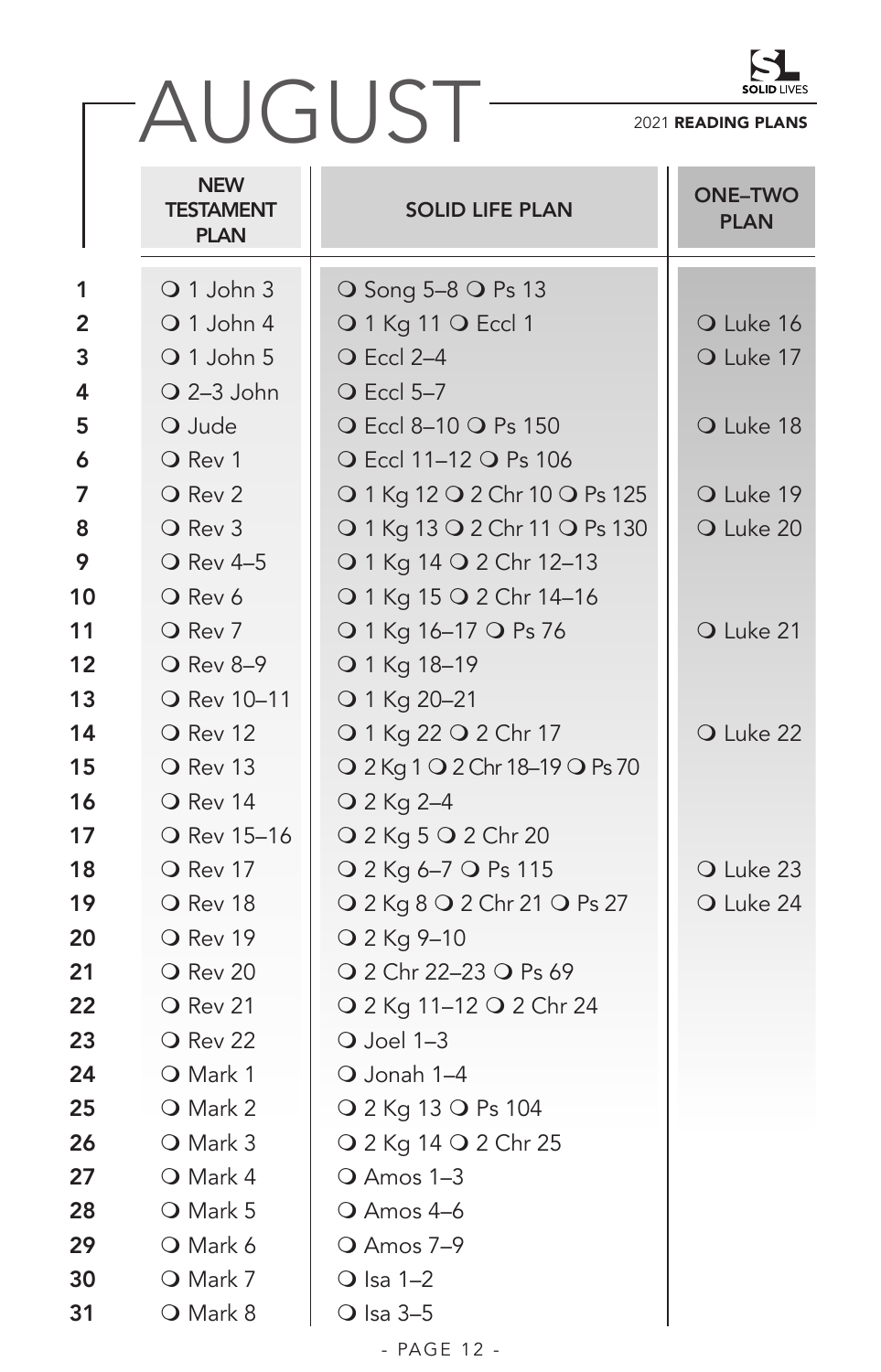|    |                                               | SEPTEMBER 2021 READING PLANS         |                               |
|----|-----------------------------------------------|--------------------------------------|-------------------------------|
|    | <b>NEW</b><br><b>TESTAMENT</b><br><b>PLAN</b> | <b>SOLID LIFE PLAN</b>               | <b>ONE-TWO</b><br><b>PLAN</b> |
| 1  | O Mark 9                                      | $Q$ 2 Chr 26 $Q$ Isa 6-7             |                               |
| 2  | O Mark 10                                     | Q 2 Kg 15 Q 2 Chr 27                 |                               |
| 3  | O Mark 11                                     | O Hos 1-3 O Ps 92                    |                               |
| 4  | O Mark 12                                     | $\overline{O}$ Hos 4-7               |                               |
| 5  | O Mark 13                                     | O Hos 8-11                           |                               |
| 6  | O Mark 14                                     | O Hos 12-13                          |                               |
| 7  | O Mark 15                                     | ○ Hos 14 ○ Micah 1-2 ○ Ps 29         |                               |
| 8  | O Mark 16                                     | ○ Micah 3-4 ○ Ps 109                 |                               |
| 9  | O John 1                                      | O Micah 5-7                          |                               |
| 10 | O John 2                                      | ○ Isa 8-9 ○ Ps 39                    | Q 1 Cor 1                     |
| 11 | $Q$ . John 3                                  | O Isa 10-12                          |                               |
| 12 | O John 4                                      | O Isa 13-14                          |                               |
| 13 | O John 5                                      | O Isa 15-17                          | Q 1 Cor 2                     |
| 14 | O John 6                                      | O Isa 18-19                          |                               |
| 15 | $Q$ John 7                                    | ○ Isa 20-21 ○ Ps 32                  | Q 1 Cor 3                     |
| 16 | O John 8                                      | O Isa 22-23                          |                               |
| 17 | O John 9                                      | ○ Isa 24-25 ○ Ps 42                  | Q 1 Cor 4                     |
| 18 | O John 10                                     | O Isa 26-28                          |                               |
| 19 | O John 11                                     | O Isa 29-30                          |                               |
| 20 | O John 12                                     | ○ Isa 31-32 ○ Ps 138                 | Q 1 Cor 5                     |
| 21 | O John 13                                     | ○ Isa 33-34 ○ Ps 4                   | Q 1 Cor 6                     |
| 22 | O John 14                                     | ○ 2 Kg 16 ○ 2 Chr 28 ○ Ps 113        | Q 1 Cor 7                     |
| 23 | O John 15                                     | ○ 2 Kg 17 ○ Isa 35 ○ Ps 8            | Q 1 Cor 8                     |
| 24 | O John 16                                     | Q 2 Kg 18 Q 2 Chr 29                 |                               |
| 25 | O John 17                                     | ○ 2 Chr 30-31                        | Q 1 Cor 9                     |
| 26 | O John 18                                     | O Isa 36-37                          |                               |
| 27 | O John 19                                     | ○ 2 Kg 19 ○ 2 Chr 32                 |                               |
| 28 | O John 20                                     | $Q$ 2 Kg 20 $Q$ lsa 38-39 $Q$ Ps 134 | <b>Q</b> 1 Cor 10             |
| 29 | O John 21                                     | $\bigcirc$ Isa 40-41                 | Q 1 Cor 11                    |
| 30 | O Acts 1                                      | ○ Isa 42-43 ○ Ps 82                  | Q 1 Cor 12                    |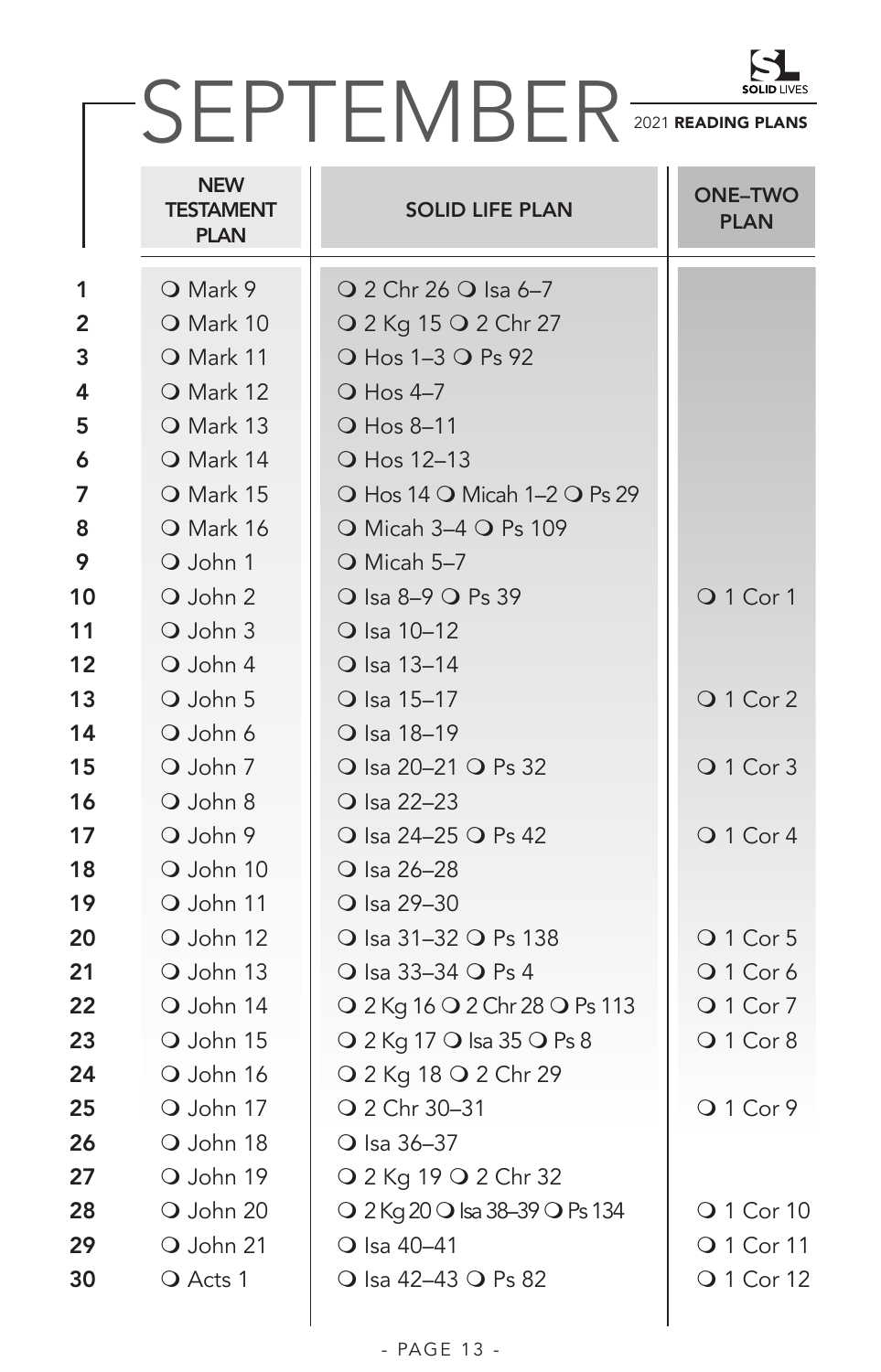

## OCTOBER

|                         | <b>NEW</b><br><b>TESTAMENT</b><br><b>PLAN</b> | <b>SOLID LIFE PLAN</b>       | <b>ONE-TWO</b><br><b>PLAN</b> |
|-------------------------|-----------------------------------------------|------------------------------|-------------------------------|
| 1                       | O Acts 2                                      | O Isa 44-45                  |                               |
| $\overline{2}$          | O Acts 3                                      | O Isa 46-47 O Ps 35          | <b>Q 1 Cor 13</b>             |
| $\mathbf{3}$            | O Acts 4                                      | O Isa 48-49                  | <b>O</b> 1 Cor 14             |
| $\overline{\mathbf{4}}$ | O Acts 5                                      | ○ Isa 50-51 ○ Ps 58          | <b>O</b> 1 Cor 15             |
| 5                       | O Acts 6                                      | O Isa 52-54 O Ps 102         | Q 1 Cor 16                    |
| $\boldsymbol{6}$        | O Acts 7                                      | O Isa 55-57                  |                               |
| $\overline{7}$          | O Acts 8                                      | ○ Isa 58-59 ○ Ps 5           | O 2 Cor 1                     |
| 8                       | O Acts 9                                      | O Isa 60-61 O Ps 111         | Q 2 Cor 2                     |
| 9                       | O Acts 10                                     | $\bigcirc$ Isa 62-64         |                               |
| 10                      | O Acts 11                                     | ○ Isa 65-66 ○ Ps 124         | O 2 Cor 3                     |
| 11                      | O Acts 12                                     | Q 2 Kg 21 Q 2 Chr 33 Q Ps 75 | Q 2 Cor 4                     |
| 12                      | O Acts 13                                     | O Nahum 1-3                  |                               |
| 13                      | O Acts 14                                     | Q 2 Kg 22 Q 2 Chr 34         |                               |
| 14                      | O Acts 15                                     | Q 2 Kg 23 Q 2 Chr 35         |                               |
| 15                      | O Acts 16                                     | $O$ Hab 1-3                  |                               |
| 16                      | O Acts 17                                     | O Zeph 1-3                   | O 2 Cor 5                     |
| 17                      | O Acts 18                                     | O Jer 1-2                    |                               |
| 18                      | O Acts 19                                     | O Jer 3-4                    |                               |
| 19                      | O Acts 20                                     | O Jer 5-6                    |                               |
| 20                      | O Acts 21                                     | O Jer 7-8                    |                               |
| 21                      | O Acts 22                                     | O Jer 9-10 O Ps 100          | Q 2 Cor 6                     |
| 22                      | O Acts 23                                     | O Jer 11-12 O Ps 97          | O 2 Cor 7                     |
| 23                      | O Acts 24                                     | ○ Jer 13-14 ○ Ps 141         | Q 2 Cor 8                     |
| 24                      | O Acts 25                                     | ○ Jer 15-16 ○ Ps 10          | Q 2 Cor 9                     |
| 25                      | O Acts 26                                     | O Jer 17-18                  | <b>Q</b> 2 Cor 10             |
| 26                      | O Acts 27                                     | O Jer 19-20 O Ps 146         | Q 2 Cor 11                    |
| 27                      | O Acts 28                                     | ○ 2 Kg 24 ○ Jer 22 ○ Ps 43   | Q 2 Cor 12                    |
| 28                      | O Rom 1                                       | O Jer 23, 25                 |                               |
| 29                      | O Rom 2                                       | O Jer 26, 35-36              |                               |
| 30                      | O Rom 3                                       | O Jer 45-47 O Ps 86          | Q 2 Cor 13                    |
| 31                      | O Rom 4                                       | O Jer 48-49                  |                               |
|                         |                                               | - PAGE 14 -                  |                               |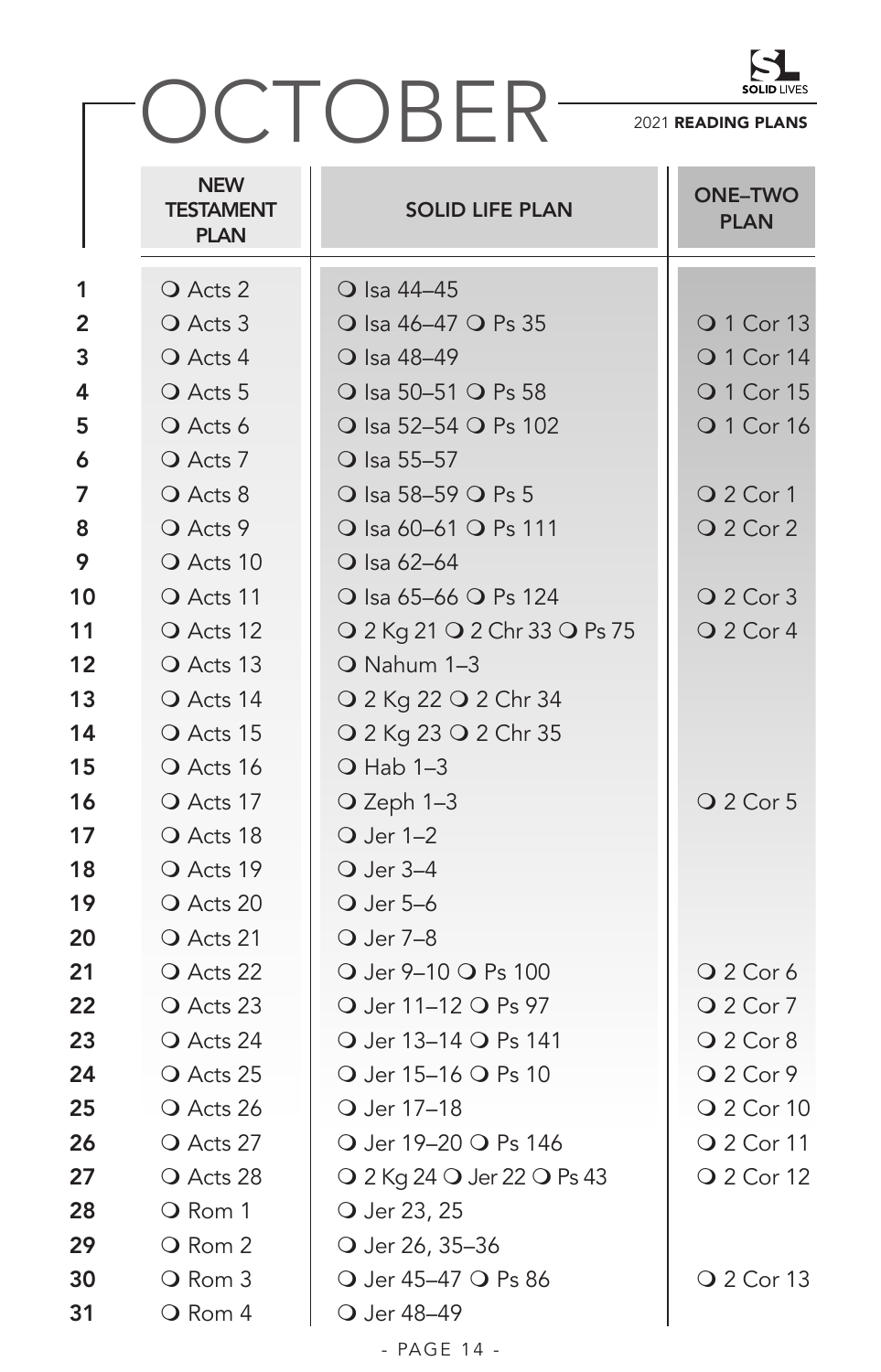|    | NOVEMBER <sup>SOUTLES</sup>            |                          |                               |
|----|----------------------------------------|--------------------------|-------------------------------|
|    | <b>NEW</b><br>TESTAMENT<br><b>PLAN</b> | <b>SOLID LIFE PLAN</b>   | <b>ONE-TWO</b><br><b>PLAN</b> |
| 1  | O Rom 5                                | O Jer 21, 24, 27 O Ps 33 |                               |
| 2  | Q Rom 6                                | O Jer 28-29 O Ps 17      |                               |
| 3  | O Rom 7                                | O Jer 30-31              |                               |
| 4  | O Rom 8                                | O Jer 32-33              |                               |
| 5  | O Rom 9                                | O Jer 34 O Jer 37-38     |                               |
| 6  | O Rom 10                               | O Jer 39 O Jer 50        | O Col 1                       |
| 7  | O Rom 11                               | O Jer 51                 |                               |
| 8  | O Rom 12                               | O Jer 52 O Ezek 1        | $\bigcirc$ Col 2              |
| 9  | O Rom 13                               | $Q$ Ezek 2-5             | O Col 3                       |
| 10 | O Rom 14                               | ○ Ezek 6-8 ○ Ps 117      | $Q$ Col 4                     |
| 11 | O Rom 15                               | <b>Q</b> Ezek 9-11       |                               |
| 12 | O Rom 16                               | <b>O</b> Ezek 12-14      |                               |
| 13 | O Gal 1                                | <b>Q</b> Ezek 15-16      |                               |
| 14 | O Gal 2                                | ○ Ezek 17-18 ○ Ps 20     |                               |
| 15 | O Gal 3                                | <b>O</b> Ezek 19-20      |                               |
| 16 | $\bigcirc$ Gal 4                       | <b>O</b> Ezek 21-22      |                               |
| 17 | O Gal 5                                | <b>O</b> Ezek 23-24      |                               |
| 18 | O Gal 6                                | ○ Ezek 25-26 ○ Ps 118    | Q1Th1                         |
| 19 | O Eph 1                                | <b>O</b> Ezek 27-28      | $Q_1$ Th 2                    |
| 20 | O Eph 2                                | ○ Ezek 29-30 ○ Ps 147    | Q1Th3                         |
| 21 | O Eph 3                                | ○ Ezek 31-32 ○ Ps 45     | Q1Th4                         |
| 22 | O Eph 4                                | ○ 2 Kg 25 ○ 2 Chr 36     | Q1Th5                         |
| 23 | O Eph 5                                | O Jer 40-41 O Ps 38      |                               |
| 24 | O Eph 6                                | O Jer 42-44              |                               |
| 25 | O Phil 1                               | $Q$ Lam 1-2 $Q$ Ps 79    |                               |
| 26 | O Phil 2                               | O Lam 3                  |                               |
| 27 | O Phil 3                               | Q Lam 4-5 Q Obadiah      |                               |
| 28 | O Phil 4                               | O Dan 1-2 O Ps 137       |                               |
| 29 | $Q$ 1 Tim 1                            | <b>O</b> Dan 3-4         | $Q$ 2 Th 1                    |
| 30 | $Q$ 1 Tim 2                            | ○ Ezek 33-34 ○ Ps 114    | $Q$ 2 Th 2                    |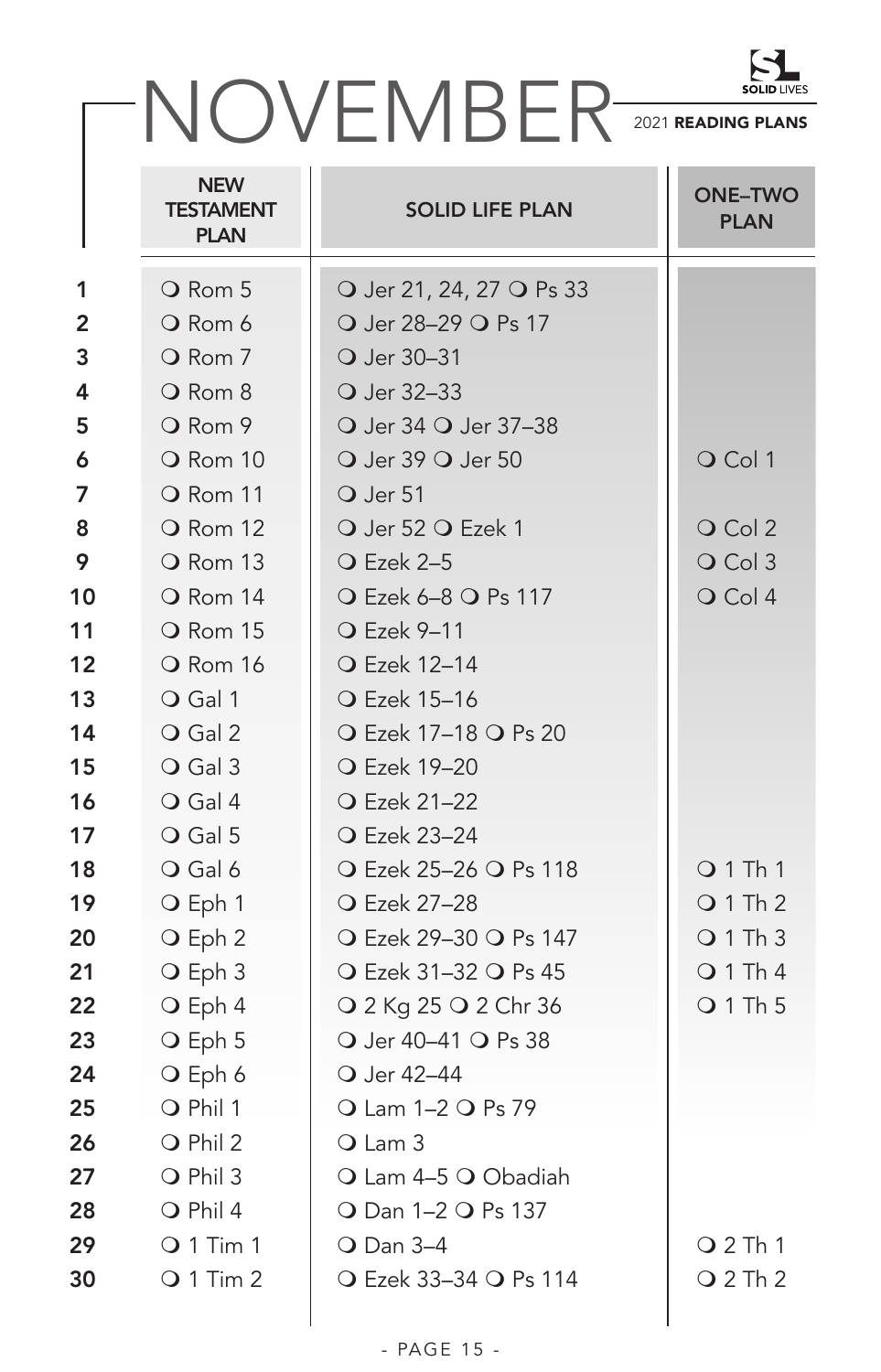### DECEMBER 2021 READING PLANS

|                | <b>NEW</b><br><b>TESTAMENT</b><br><b>PLAN</b> | <b>SOLID LIFE PLAN</b>                                                                       | <b>ONE-TWO</b><br><b>PLAN</b> |
|----------------|-----------------------------------------------|----------------------------------------------------------------------------------------------|-------------------------------|
| 1              | $Q$ 1 Tim 3                                   | ○ Ezek 35-36 ○ Ps 77                                                                         | $Q$ 2 Th 3                    |
| $\overline{2}$ | $Q$ 1 Tim 4                                   | ○ Ezek 37-38 ○ Ps 44                                                                         |                               |
| 3              | <b>Q 1 Tim 5</b>                              | <b>O</b> Ezek 39-40                                                                          |                               |
| 4              | $Q$ 1 Tim 6                                   | ○ Ezek 41-42 ○ Ps 135                                                                        |                               |
| 5              | $Q$ 2 Tim 1                                   | ○ Ezek 43-44 ○ Ps 112                                                                        | O Titus 1                     |
| 6              | $Q$ 2 Tim 2                                   | ○ Ezek 45-46 ○ Ps 36                                                                         | O Titus 2                     |
| $\overline{7}$ | $Q$ 2 Tim 3                                   | ○ Ezek 47-48 ○ Ps 26                                                                         | O Titus 3                     |
| 8              | $Q$ 2 Tim 4                                   | O Dan 5-6 O Ps 131                                                                           | O Philemon                    |
| 9              | O Heb 1                                       | <b>O</b> Dan 7-8 <b>O</b> Ps 116                                                             |                               |
| 10             | O Heb 2                                       | O Dan 9-10 O Ps 50                                                                           |                               |
| 11             | O Heb 3                                       | O Dan 11-12 O Ps 95                                                                          |                               |
| 12             | $\bigcirc$ Heb 4                              | $\overline{O}$ Ezra 1–2                                                                      |                               |
| 13             | O Heb 5                                       | ○ Ezra 3-4 ○ Hag 1-2                                                                         |                               |
| 14             | $\overline{O}$ Heb 6                          | $\overline{O}$ Zech 1–3 $\overline{O}$ Ps 55                                                 |                               |
| 15             | O Heb 7                                       | ○ Zech 4-6 ○ Ps 66                                                                           | O 1 Pet 1                     |
| 16             | $\bigcirc$ Heb 8                              | ○ Zech 7-9 ○ Ps 25                                                                           | Q 1 Pet 2                     |
| 17             | O Heb 9                                       | ○ Zech 10-12 ○ Ps 40                                                                         | O 1 Pet 3                     |
| 18             | O Heb 10                                      | ○ Zech 13-14 ○ Ps 80                                                                         | Q 1 Pet 4                     |
| 19             | O Heb 11                                      | ○ Ezra 5-6 ○ Ps 110                                                                          | O 1 Pet 5                     |
| 20             | O Heb 12                                      | ○ Esther 1-2 ○ Ps 108                                                                        |                               |
| 21             | $\overline{O}$ Heb 13                         | $\overline{O}$ Esther 3–6 $\overline{O}$ Ps 126                                              |                               |
| 22             | O James 1                                     | O Esther 7-10                                                                                |                               |
| 23             | O James 2                                     | <b>O</b> Ezra 7-8                                                                            |                               |
| 24             | O James 3                                     | ○ Ezra 9-10 ○ Ps 28                                                                          | $Q$ 2 Pet 1                   |
| 25             | $\bigcirc$ James 4                            | O Neh 1-3 O Ps 120                                                                           | O 2 Pet 2                     |
| 26             | O James 5                                     | O Neh 4-6 O Ps 93                                                                            | $Q$ 2 Pet 3                   |
| 27             | Q 1 John 1                                    | O Neh 7-8                                                                                    |                               |
| 28             | Q 1 John 2                                    | O Neh 9-10                                                                                   |                               |
| 29             | $\bigcirc$ 1 John 3                           | O Neh 11-12                                                                                  |                               |
| 30             | $Q_1$ John 4                                  | O Neh 13 O Mal 1-2                                                                           | Q 2 John                      |
| 31             | O 1 John 5                                    | O Mal 3-4 O Ps 78                                                                            | Q 3 John                      |
|                |                                               | $\begin{array}{c} \n\bullet & \bullet & \bullet & \bullet & \bullet & \bullet \n\end{array}$ |                               |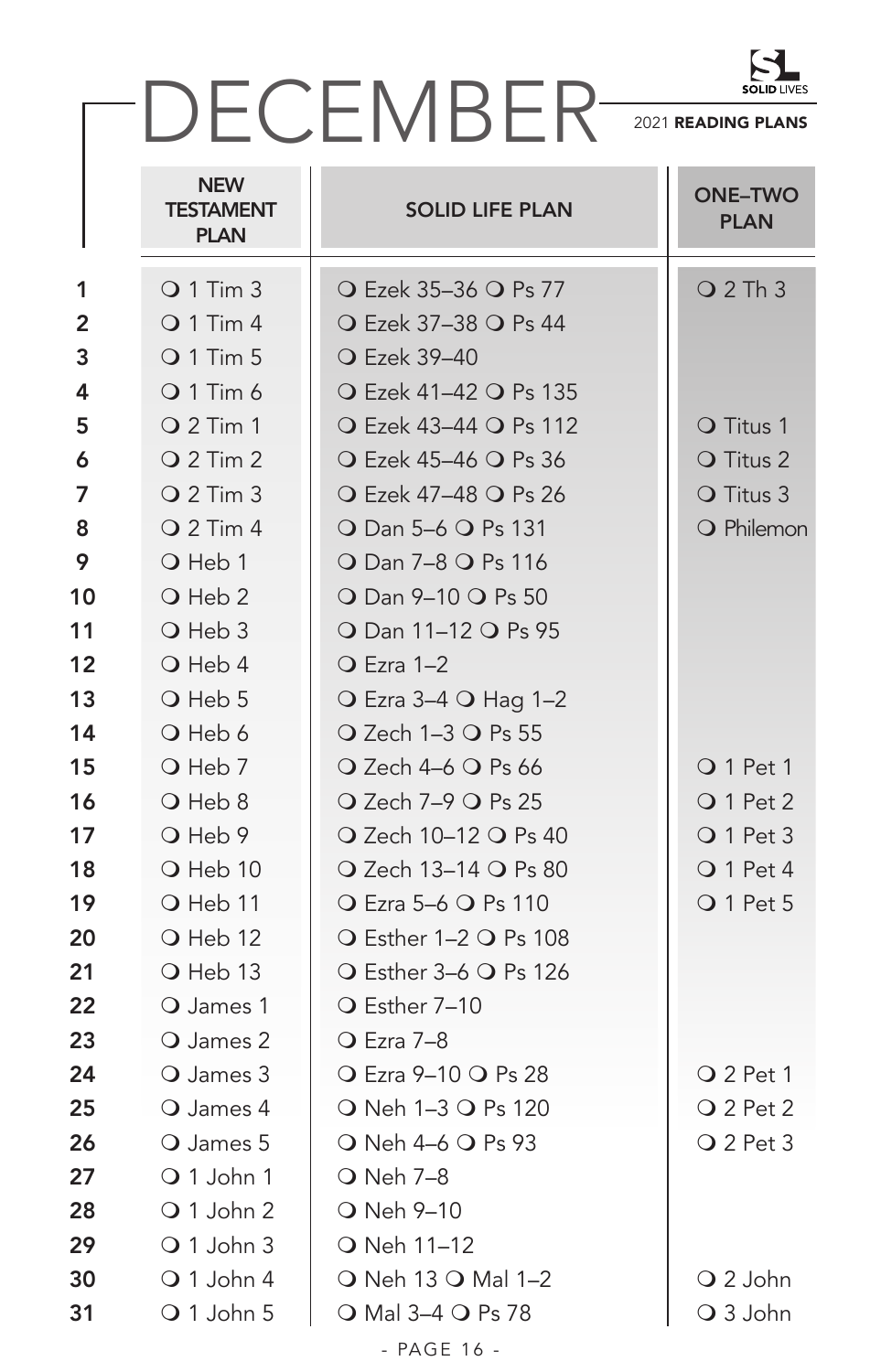### JOURNALING WHY DO WE JOURNAL?

In Luke 6:47-48, Jesus said there are three steps to become a solid life: 1) Come to Jesus, 2) Hear His sayings and 3) Do them. Jesus was not giving three steps to being born again, but three steps to being a solid life.

Coming to Jesus, hearing Him and doing what He says must become the **lifestyle** of every solid believer.

- 1. We come to Jesus on a daily basis by spending time with Him through His word and studying the word through teachings.
- 2. We hear His sayings by listening to what He is saying to us through His word; and when we hear, we write it down.
- **3.** We do what He says by: 1) prayerfully committing ourselves to doing these things, 2) making any necessary changes in our lives and 3) referencing often what He said to make sure we are diligently following through.

On the following page you will find a few simple steps about how to use a journal to capture what God is speaking to you so that you can easily reference it and apply it to your life.

May you become a more solid life as you read, journal, and apply what God is saying to you.